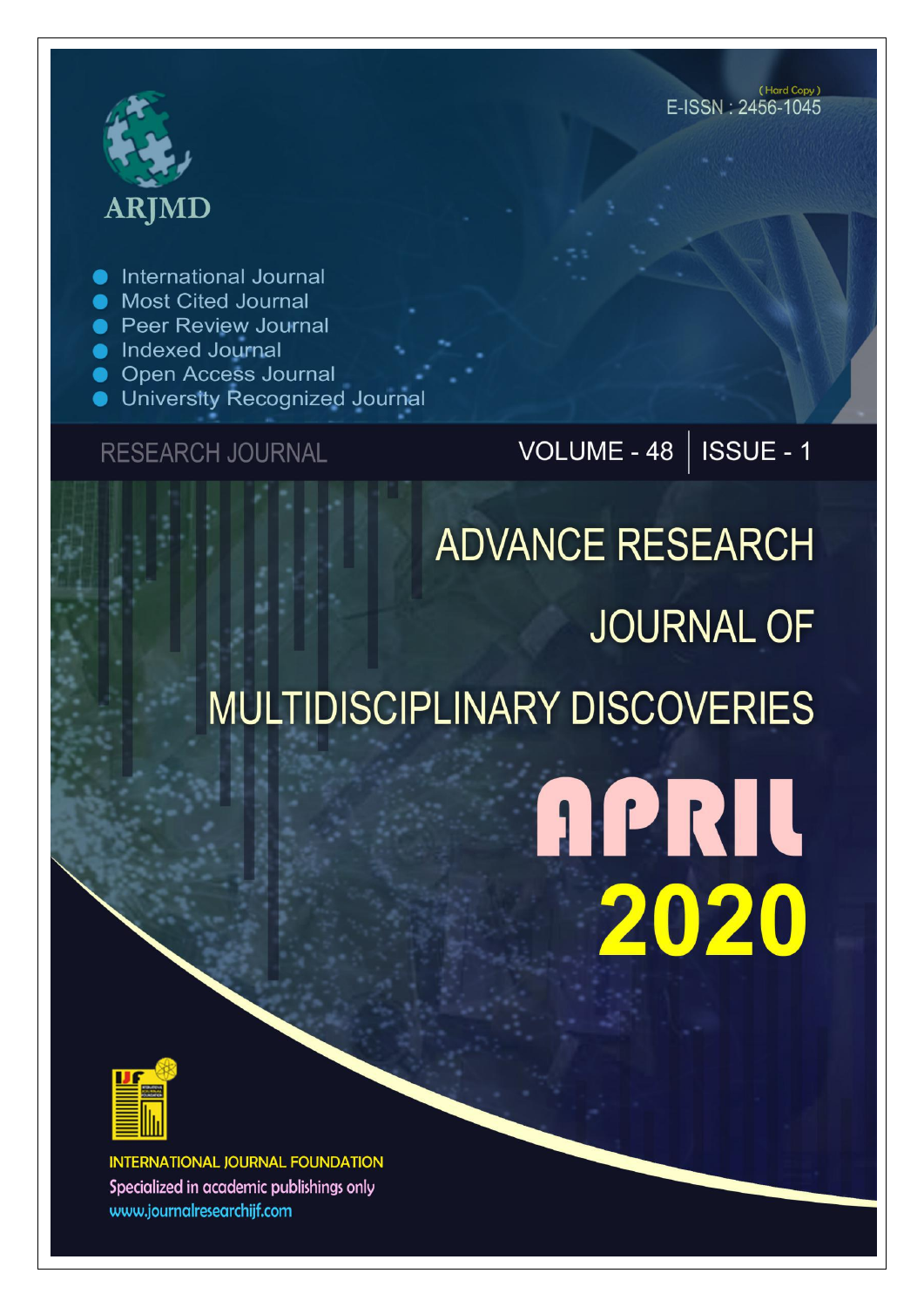

## **Development of musically exceptionally gifted disadvantaged youth**

| <b>ORIGINAL RESEARCH ARTICLE</b>                                                                                                                                                                                                                                                                                                                                                                                                                                                           | <b>NAME OF THE AUTHOR</b>                                                  |  |
|--------------------------------------------------------------------------------------------------------------------------------------------------------------------------------------------------------------------------------------------------------------------------------------------------------------------------------------------------------------------------------------------------------------------------------------------------------------------------------------------|----------------------------------------------------------------------------|--|
| <b>ISSN</b> : 2456-1045 (Online)<br>ICV Impact Value: 72.30<br>GIF-Impact Factor: 5.188<br>IPI Impact Factor: 3.54<br>Publishing Copyright @ International Journal Foundation<br>Article Code: EDU-V48-I1-C3-APR-2020<br>Category: EDUCATION<br>Volume: 48.0 (APRIL-2020 EDITION)<br><b>Issue:</b> $1(One)$<br>Chapter: 3 (Three)<br>Page: 16-22<br>Journal URL: www.journalresearchijf.com<br>Paper Received: 10.03.2020<br>Paper Accepted: 21.02.2020<br>Date of Publication: 20-06-2020 | *Tokai Dalma<br>Tokai Dalma, Práter str. 67,<br>Budapest,<br>Hungary, 1083 |  |
|                                                                                                                                                                                                                                                                                                                                                                                                                                                                                            |                                                                            |  |

#### **ABSTRACT**

Educating gifted students has received more and more attention by psychologists, teachers, parents and researchers. Exploring the complex nature of giftedness is essential to develop gifted education programs that help young students develop their skills and talents and abilities. Factors such as these are especially important with underprivileged children. Nowadays many gifted education programs reach beyond developing special skills and students are thought individually, not only in their field of talent, but their mental health is addressed as well. Our research examined the self-esteem, life-satisfaction and general positivity in a group of very special, musically exceptional teenagers both disadvantaged and not disadvantaged. The data found supported that low socioeconomic status can be connected to many mental health factors. The study is intended to be longitudinal.

**KEYWORDS:** gifted student, disadvantaged, self-esteem, satisfaction with life

#### CITATION OF THE ARTICLE



**Dalma T.** (2020) Development of musically exceptionally gifted disadvantaged youth; *Advance Research Journal of Multidisciplinary Discoveries;* 48(3) pp. 16-22

*\* Corresponding Author*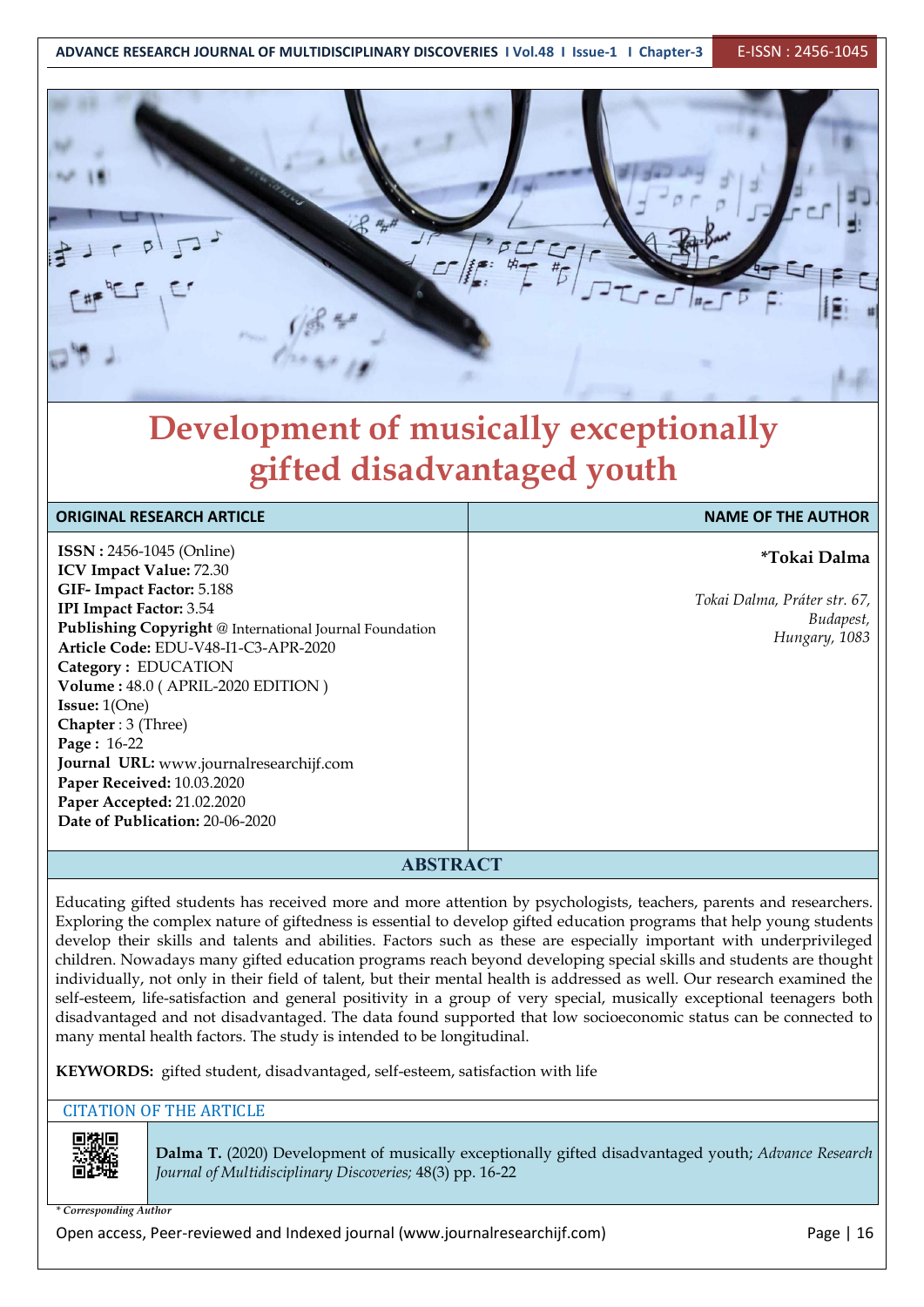#### **I. INTRODUCTION**

Educating gifted learners, creating special opportunities and conditions is not a new concept, and currently it is receiving more and more attention from teachers, parents and researchers as well. The main goal is to recognize students who are above average in one or more aspects of their abilities and help them to develop their potential. To help them reach high achievements, factors contributing to the development of high potential and factors restricting them need to be explored and understood. Understanding the complex nature of talent is essential to scholars, educators and parents and anyone who is in touch with a gifted person.

Giftedness was considered as equal to intelligence for researchers and professional studies for a long time.<br>Binet's intelligence test was used in Lewis Terman's<br>(1922) study to identify gifted preschoolers. Terman<br>believed that intelligence is the strongest predictor of a (1922) study to identify gifted preschoolers. Terman believed that intelligence is the strongest predictor of a person's success in life. After the first testing, the identified gifted preschoolers were followed and their achievements were monitored by Terman and his group of scholars, making Terman's study the first, identified gifted preschoolers were followed and their achievements were monitored by Terman and his group of scholars, making Terman's study the first,<br>and until now the most longitudinal study of gifted. and until now the most longitudinal study of gifted.

Since Terman's study, the conception of giftedness expanded and got more complex, near intelligence creativity appeared in articles as a main  $\frac{2}{\omega}$ <br>component (Renzulli 1977) Renzulli arques that component (Renzulli, 1977). Renzulli argues that inspiration, motivation and willingness to create are as important to high achievements and productivity as intelligence. It is now recognized that near intelligence, important to high achievements and productivity as intelligence. It is now recognized that near intelligence, drive, motivation, diligence and persistence are essential to greatness, to manifest giftedness (Ericsson, Krampe and Tesch-Römer, 1993; Tokai, 2013). Concerning intelligence, Guilford (1968) stated that a essential to greatness, to manifest giftedness (Ericsson, Krampe and Tesch-Römer, 1993; Tokai, 2013). Concerning intelligence, Guilford (1968) stated that a bit above average intelligence is as sufficient for high achievement in particular fields of talent. More and more factors that are now considered to contribute to the development of giftedness such as family background and social support (Rinn, 2006), mental health factors like positivity, satisfaction with life, self valuation or expectations for the future (Rimm and Lowe, 1988; Reichenberg and Landau, 2009). It is now generally accepted that near intellectual abilities other factors contribute to the development of gifted youth, such as social support. The first and primary place where children learn norms and roles in social connections is the family (Goertzel and Goertzel, 1962; Rimm and Lowe, 1988; Reichenberg and Landau, 2009).

Conceptions like "giftedness breaks though no matter what" or "talent doesn't have to be supported, it always finds its way" are discredited by these findings. It is more and more accepted that gifted learners need to be recognized and nurtured to reach their maximum potential. There are an expanding

number of gifted programs where not only are abilities developed, but the focus is also on the gifted learners' social background, mental health and motivation. It is still quite commonly accepted that gifted individuals tend to be  $n$ lone wolfs", even antisocial, about their social skills being beyond average. Janos, Fung and Robinson (1985) tried to ascertain whether gifted children feel *different* from their peers. They conducted interviews and questionnaires with gifted young persons, and found that 40% of them feel different, and they are the ones who feel discomfort about themselves and about their talent. Factors that are able to work as resources are needed for the gifted to become high achieving adults are motivation, interest, persistence and emotional stability (Balogh, 2004).

#### **Self-esteem**

A connection was found by many researchers between self-esteem and high achievement (van den Berg and Coetzee, 2014). Self esteem is a collection of one's thoughts, feelings and actions towards themselves (Blascovich & Tomaka, 1991). One of the most common risks among gifted learners is the non adequate amount of self-esteem. Low self-esteem and unordinarily high sweelf esteem both can inhibit the development of skills.

A constant debate ihas been taking place regarding whether giving a student the gifted "label" benefits or harms the student. Hoge and Renzulli (1991) found that being called gifted may increase a student's self-esteem, but when picked out of their peers and put into a group of similarly gifted students can diminish their self-worth. Stipek and MacIver (1989) had similar results and found that self-esteem about their own intellectual abilities decreases through time, as the gifted learner gets into more prominent groups and their expectations towards themselves get increase. Retrospective interviews were taken by Hertzog (2003) with university students about gifted education programs. The students indicated that the programs were useful and they helped the gifted to get where they are in the present, but sometimes they felt like giftedness was a "burden" and a "label" for them.

#### **Motivation – Aspirations**

Motivation is a force that drives a person to do something, to learn, to set goals and move towards them. Motivations of a gifted person may help them reach their potential. Getting to know what drives a gifted student, what factors are important to him or her may allow us to help them to set realistic goals and achieve them. Well-set goals may form a person's behavior. They may be able to affect self-regulation. Hence motivation may be connected to physical and mental health (Ryan et al, 1996). According to Ryan and Deci's Self-Determination Theory our behavior is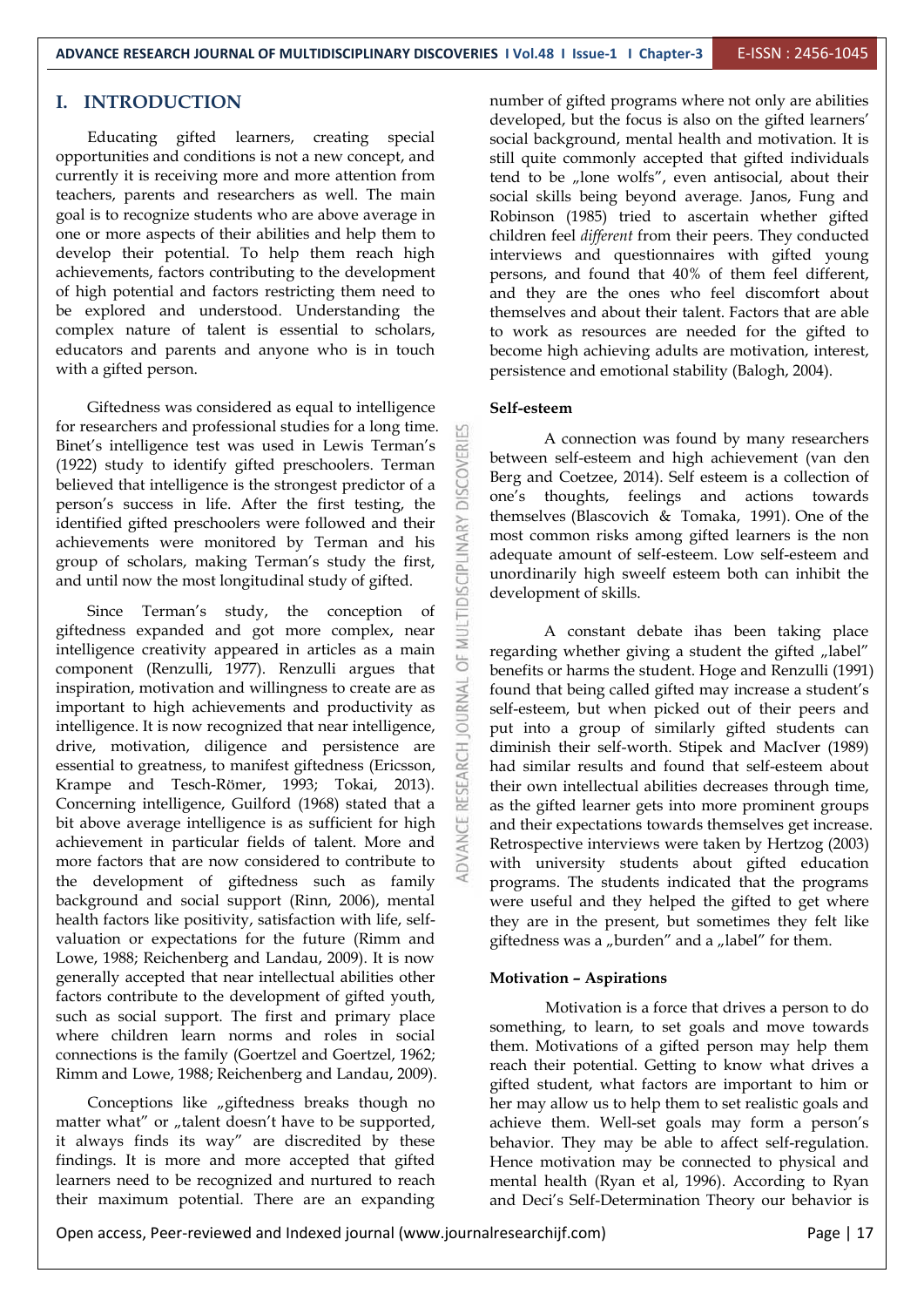업

driven by 3 basic needs: competence, relatedness and autonomy. Competence is the need to control things in our lives and to feel competent. Relatedness is the need to connect and interact to others in as many levels as possible, and above that autonomy is the need to be independent, to be in harmony with one's self. Every person has the inner need for constant growth, and these drives and optimal growth are inherent in every person, but not automatic (Deci and Vansteenkiste, 2004). The theory of aspirations is built over this self-determination theory, stating that every individual has a special pattern of aspirations – intrinsic or extrinsic goals, and his or her behavior is driven by these goals (Martos, Szabó, Rózsa, 2006).

#### **Satisfaction with life**

A connection has been drawn by many studies<br>
een mental health, general satisfaction with life<br>
success, high achievement (Rimm and Lowe, 1988; between mental health, general satisfaction with life and success, high achievement (Rimm and Lowe, 1988; Reichenberg and Landau, 2009). Subjective well-being may be able to function as a resource which helps getting through failure, it may help dealing with success in a productive way. Shin and Johnson's (1987) definition of life satisfaction is "a global assessment of definition of life satisfaction is "a global assessment of a person's quality of life according to his chosen criteria (Shin and Johnson, 1987, p. 478)." Judgement as to how satisfied is someone with his or her life is a result of comparing his or her circumstances to an appropriate standard (Diener, Emmons, Larsen and<br>Griffin, 1985).<br>**Positivity**<br>Links have been forged between one's tendency<br>to look at auxaniances with a positive authority of the Griffin, 1985).

#### **Positivity**

Links have been forged between one's tendency to look at experiences with a positive outlook as a personal trait and their achievement and success (Caprara et al., 2012). Positivity is a dispositional, general determinant of a person's subjective well being, which works as a personality trait and may account for a person's individual variation and stability in happiness despite environmental change (Kozma, Stone and Stones, 2000). Optimism differs from self-esteem, which is the self-regard of a person, with cognitive, affective and behavioral aspects (Blascovich & Tomaka, 1991), and differs from life satisfaction, which refers to one's evaluation of their actual life (Shin and Johnson, 1987). People's expectations for the future are shaped by positivity and optimistic people tend to expect many good things for the future and very few bad things (Caprara et al, 2012). A person's positivity is connected with self-esteem, life satisfaction, depression, optimism and depression (Caprara et al, 2012).

#### **Underprivileged gifted children**

Gifted children with a poor sociocultural background are in many ways similar to their peers with average or beyond average background, but many differences can be seen in important aspects. Their self-esteem tends to be lower, they see their own abilities mostly much worse than they really are (McIntosh and Greenlaw, 1990). Low socioeconomic background rarely allows people to think way into the future, the focus is on the present. Factors such as social support and chance may play a bigger role in their case than their peers's life (Card and Giuliano, 2015). Creating segregated, special educational programs especially for these students may not be helpful, it may reduce the willingness to join (Ceci and Papierno, 2005; Gagné, 2005). Even the tests themselves work in favor of the majority students, because these usually are made in a majority's mother tongue, this makes understanding the test itself harder for children in minority. Students' achievement may be affected by socio-economic status in an indirect way as well. Davis-Kean (2005) found that a child's performance in many ways in school is highly influenced by the education of the parents.

#### **Effects of gifted education programs**

The number of gifted education programs are increasing and they are very diverse and there have been many research attempts to measure the effect of these programs, mostly by interviewing the participants themselves.

Hertzog (2003) retrospectively interviewed university students about gifted education programs. The students mostly said that the programs were useful and helped them to get where they are in the present, but sometimes they felt like giftedness was a "burden", a "label" for them. Mostly they felt accepted among peers who were very similar to them, those who had the same interest, same passion. Delcourt, Cornell és Goldberg (2007) compared young people who took part in gifted education programs with ones who didn't, and as a control with ones who weren't identified as gifted. All three groups were satisfied with their social life, their friends. Students who took part in special programs performed the best, but their self-esteem were the lowest, so gifted education programs helped enhance performance, but factors such as self-worth weren't addressed. However there are special programs for gifted children which care for other factors, not only developing the skills. Ashman (2000) interviewed his sister, who took part in many gifted education programs. According to Amanda there is a huge difference between the usual school program and these special programs, in favor of the latter, because gifted education programs helped Amanda become a better person, according to her own self (Ashman, 2000 in Hertzog, 2003).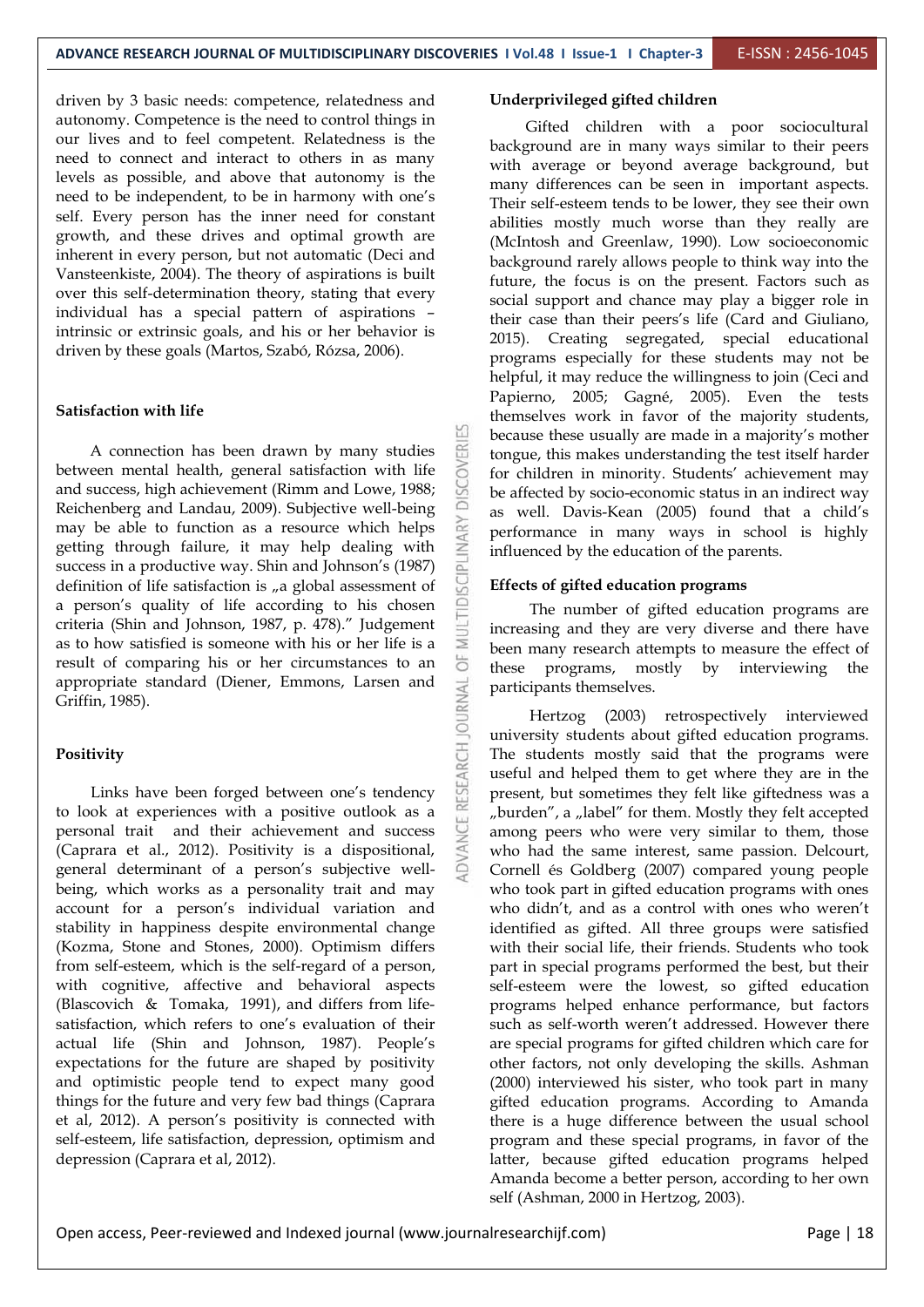Subotnik and Arnold (2000) reviewed 16 studies which examined the effects of gifted education programs. The conclusion was made that the programs' methods are mostly imperfect, unreliable and not suitable for generalization, because they are made to examine one program (Subotnik and Arnold,2000 in Balogh, 2004). Almost all of the gifted programs are very different, thus it is difficult to create general conclusions that address all of them.

#### **Complex gifted education for disadvantaged young musicians in Hungary**

Considering everything above, with the complex nature of giftedness kapt in mind, a gifted education program can be found in Hungary that deals with all of the factors above, and cares for the students' mental health as well as their skills. The program was created for mostly disadvantaged, mostly gipsy, musically exceptionally gifted students, from age 12 to 22. Classical music or jazz is taught to them, and the aim of the program is to help them develop their potential, Classical music or jazz is taught to them, and the aim of the program is to help them develop their potential, and to get them to the highest level of music education.<br>Twelve weeks of intense music courses is contained in<br>the program in a small village in Hungary, where<br>students, their teachers and mentors live together,<br>work and l Twelve weeks of intense music courses is contained in the program in a small village in Hungary, where students, their teachers and mentors live together, work and learn together. The classes are taught by world-famous musicians, the students are presented with opportunities to play with their teachers, the program is completely free for them – their families  $\frac{1}{2}$ <br>couldn't afford this kind of music education otherwise couldn't afford this kind of music education otherwise. Besides music, they learn english, music history, music theory are taught and social skills are developed as well. Each of the students get an individual development plan, and an individual timetable,  $\frac{11}{10}$  according to each of their needs and skills. After one year the program is finished, and the students can be asked back as many times the teachers think it is according to each of their needs and skills. After one year the program is finished, and the students can be asked back as many times the teachers think it is necessary.

The aim of this study is to explore the motivational patterns of these students, who are all exceptional musical gifted, to see their optimism, their self-esteem and satisfaction with life. We presume that these factors are affected by socioeconomic status directly and indirectly through demographic factors such as income, or parents' education.

#### **II. MATERIALS AND METHODS**

#### **Subjects**

Subjects were actual and former participants of the Program. Sixty-three students, 52 male, 11 female. Nine from them are already successful, and got into music academy. Their average age is 17.21 years (standard deviation: 3.43, the youngest is 11, the oldest is 25 years old). The sample has a relatively wide age range because the program accepts students from that age range, and all of them get an individual development plan, and one of the main aim of this research is to measure the possible long-term effect of this music program on the students' performance, and their mental health. They have been practicing music for more than 8 years (SD: 3,05 min.: 2, max.: 15), almost all, 52 of them studied music during the whole year, at home as well, not only at this program in 12 weeks of the year.

More than a half, 36 of them came from a family of musicians, and 46 of the 63 students claimed tobe gypsies, 33 of them come from disadvantaged families (defined by the government according to the education of the parent, and the monthly income of the family).

#### **Statistical analyses**

For the statistical analyses IBM SPSS Statistics 23 was used.

To measure aspirations the *Aspirational Index* (Kasser and Ryan, 1966, hungarian version, validated by: Martos, Sabó and Rózsa, 2006) was used. The questionnaire contains 14 items, 7 scales as 7 different life goals, and the participant has to answer how important that life goal is to him or her. The answers give us a pattern about the participants life goals.

To measure life satisfaction Satisfaction With Life Scale (Diener et al,1985, hungarian version, validated by: Martos, Sallay, Desfalvi, Szabó, 2014) was used. The one-scale measurement contains 5 statements about usual satisfaction with life. It has to be decided by the participant how much he or she agrees with it on a scale from 1 to 7. The internal consistency of the questionnaire is high (Cronbach's alpha: 0.892).

To measure Positivity, Caprara's shortened one scale Positivity questionnaire (Caprara et al, 2012, hungarian version, validated by: Török, 2016) was used. It's a 5-item Likert-scale questionnaire about the person's expectations about the future, the answers have to be given in a 1 to 5 Likert scale. The internal consistency of the questionnaire is high (Cronbach's alpha: 0.936)

To examine Self-Esteem, Rosenberg's Self Esteem Scale (Rosenberg, 1965, hungarian version validated by Sallay et al., 2014) was used. The scale contains 10 items, a bifactorial model was used. The scale can be analyzed as a one-factor questionnaire, with a scale called Global Self-Esteem where 5 negative items are inverted. Using a bifactorial model a negative and a positive self-esteem were counted. The internal consistency of the questionnaire was high in both ways (as one scale, Conbach's alpha:0.786; as two scales, positive self-esteem: 0.586, negative self-esteem: 0.707).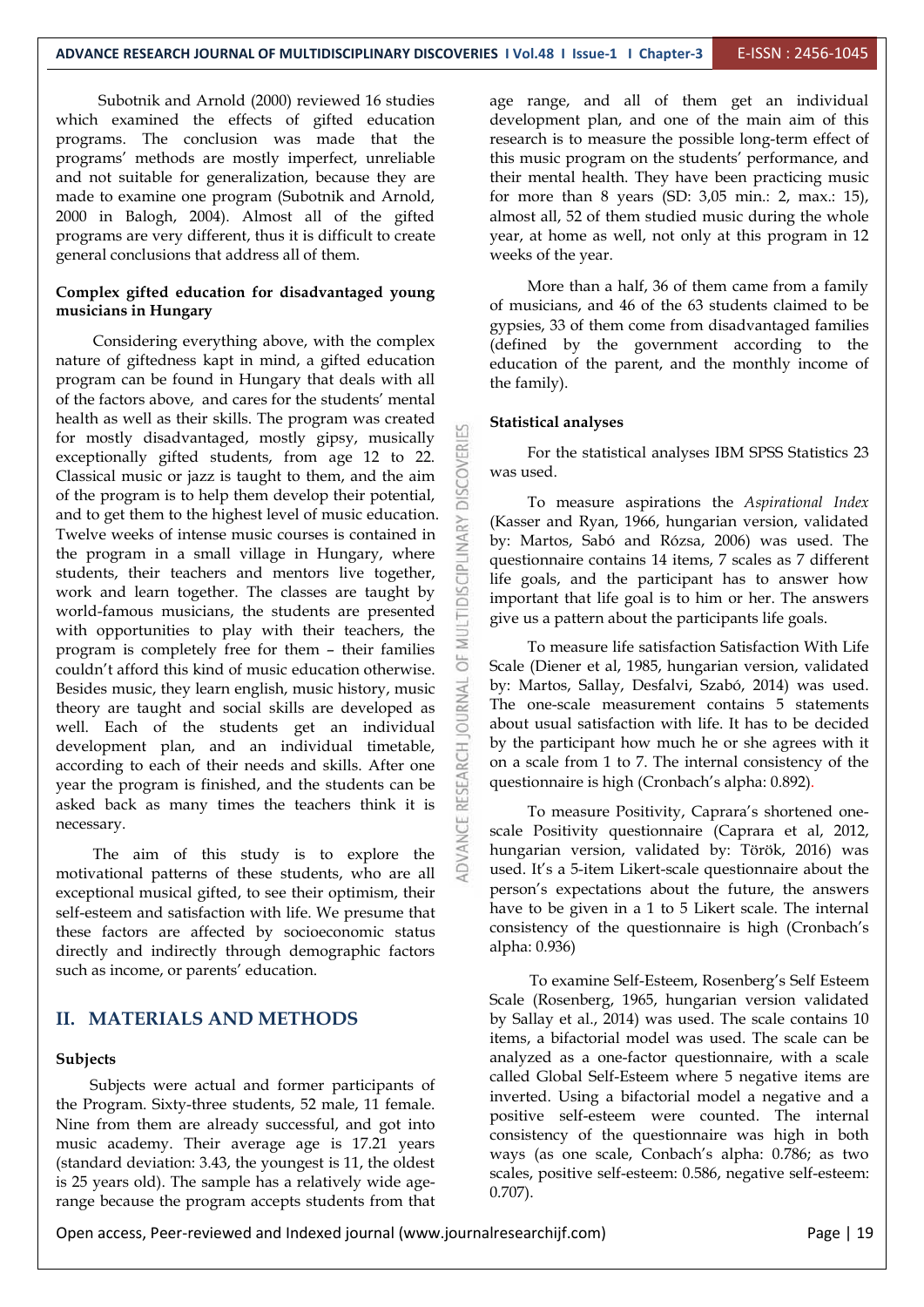#### **III. RESULTS**

Results of the Aspirational Index are seen on table 1. It is seen that development is their most important aspirations, and social relations is a close second. Disadvantaged and not disadvantaged children were compared, whether they differ in their goals, their aspirations, and no statistically significant difference were found between the two groups.

| Table 1.                              | Mean                                                                                                                                                                   | <b>SD</b> |                                                      |                       |
|---------------------------------------|------------------------------------------------------------------------------------------------------------------------------------------------------------------------|-----------|------------------------------------------------------|-----------------------|
| Development                           | 4,31                                                                                                                                                                   | 0,48      |                                                      | (Constant)            |
| Money                                 | 4,06                                                                                                                                                                   | 0,51      |                                                      |                       |
| Relationships                         | 4,04                                                                                                                                                                   | 0,68      |                                                      | positive_self_est     |
| Contribution                          | 3,63                                                                                                                                                                   | 0,84      |                                                      | negative_self_es<br>m |
| Fame                                  | 3,55                                                                                                                                                                   | 0,75      |                                                      | global_self_estee     |
| Health                                | 3,55                                                                                                                                                                   | 0,71      |                                                      | asp_money             |
| Looking good                          | 3,54                                                                                                                                                                   | 0,81      |                                                      | asp_developmer        |
| <b>Effect of socioeconomic status</b> |                                                                                                                                                                        |           | CE RESEARCH JOURNAL OF MULTIDISCIPLINARY DISCOVERIES | asp_respect           |
|                                       | We wanted to know whether mental health                                                                                                                                |           |                                                      | asp_relations         |
|                                       | factors such as self-esteem, satisfaction with life or<br>positivity are determined by socio-economic status.<br>Many factors were found to be affected by the child's |           |                                                      | asp_looks             |
| family's socioeconomic status:        |                                                                                                                                                                        |           |                                                      | asp_contribution      |
| ✓                                     | Positive self-esteem: $t(63)$ : -2,952, p=0,005<br>Negative self-esteem: t(63): 2,692, p=0,006                                                                         |           |                                                      | asp_health            |
| ✓                                     | Global self-esteem: t(63): -2,855, p=0,006                                                                                                                             |           |                                                      | <b>SLSW</b>           |

#### **Effect of socioeconomic status**

- Positive self-esteem: t(63): -2,952, p=0,005
- $\checkmark$  Negative self-esteem: t(63): 2,692, p=0,006
- Global self-esteem:  $t(63)$ : -2,855, p=0,006
- $\checkmark$  Positivity: t(63): -2,648, p=0,011
- Satisfaction with life: t(63): -2,647, p=0,005

We aimed to explore whether low socio economic status and being a minority group member are linked, so these factors were further examined, checked whether they are predicted by the child is being gypsy or not (being a minority or a majority).<br>According to our results, being a minority is not connected to these mental health factors, it does not predict them.

The study also wanted to examine whether low socioeconomic status is connected to aspirations. No difference was found in aspirations between disadvantaged and non disadvantaged students.

We also aimed to explore whether self-esteem, satisfaction with life and positivity are determined by factors such as the parents' education. The results are seen at Table 2.

| Table 2.<br>Coefficients <sup>a</sup> |                                    |                      |                                                                |          |      |
|---------------------------------------|------------------------------------|----------------------|----------------------------------------------------------------|----------|------|
| Model                                 | Unstandardi<br>zed<br>Coefficients |                      | <b>Stand</b><br>ardiz<br>ed<br>Coeff<br>icient<br>$\mathbf{s}$ | t        | Sig. |
|                                       | B                                  | Std.<br><b>Error</b> | <b>Beta</b>                                                    |          |      |
| (Constant)                            | ,370                               | 1,922                |                                                                | ,193     | ,848 |
| positive_self_esteem                  | 1,088                              | ,524                 | ,584                                                           | 2,076    | ,045 |
| negative_self_estee<br>m              | $-249$                             | ,289                 | $-190$                                                         | $-0.863$ | ,394 |
| global_self_esteem                    | $-1,166$                           | ,652                 | $-7.716$                                                       | $-1,787$ | ,082 |
| asp_money                             | ,093                               | ,181                 | ,054                                                           | ,513     | ,611 |
| asp_development                       | $-0.310$                           | ,223                 | $-158$                                                         | $-1,390$ | ,173 |
| asp_respect                           | ,410                               | ,159                 | ,353                                                           | 2,577    | ,014 |
| asp_relations                         | $-.038$                            | ,153                 | $-.031$                                                        | $-250$   | ,804 |
| asp_looks                             | $-654$                             | ,136                 | $-661$                                                         | $-4,796$ | ,000 |
| asp_contribution                      | $-637$                             | ,148                 | $-0.639$                                                       | $-4,294$ | ,000 |
| asp_health                            | ,748                               | ,159                 | ,621                                                           | 4,707    | ,000 |
| <b>SLSW</b>                           | $-179$                             | ,139                 | $-193$                                                         | $-1,293$ | ,204 |
| Positivity                            | 1,334                              | ,253                 | ,733                                                           | 5,269    | ,000 |

According to the regression analyses, the father's education is in relation with the positive self-esteem (Beta:  $1.088$ ,  $p<0.05$ ), the aspiration towards others to respect to him or her (Beta:  $0.410$ ,  $p<0.05$ ), and also aspirations towards looking good (B: -0.654, p=0.00), towards helping others (B: -0.637, p=0.00), and towards being healthy (B: 0.748, p=0.00). The father's education also has a strong effect on the student's positivity (B: 1,334; p=0.00).

Next, we wanted to major the effect of the mother's education, which according to most of the studies has a huge impact on a student's success, academic performance. The results are visible in table 3.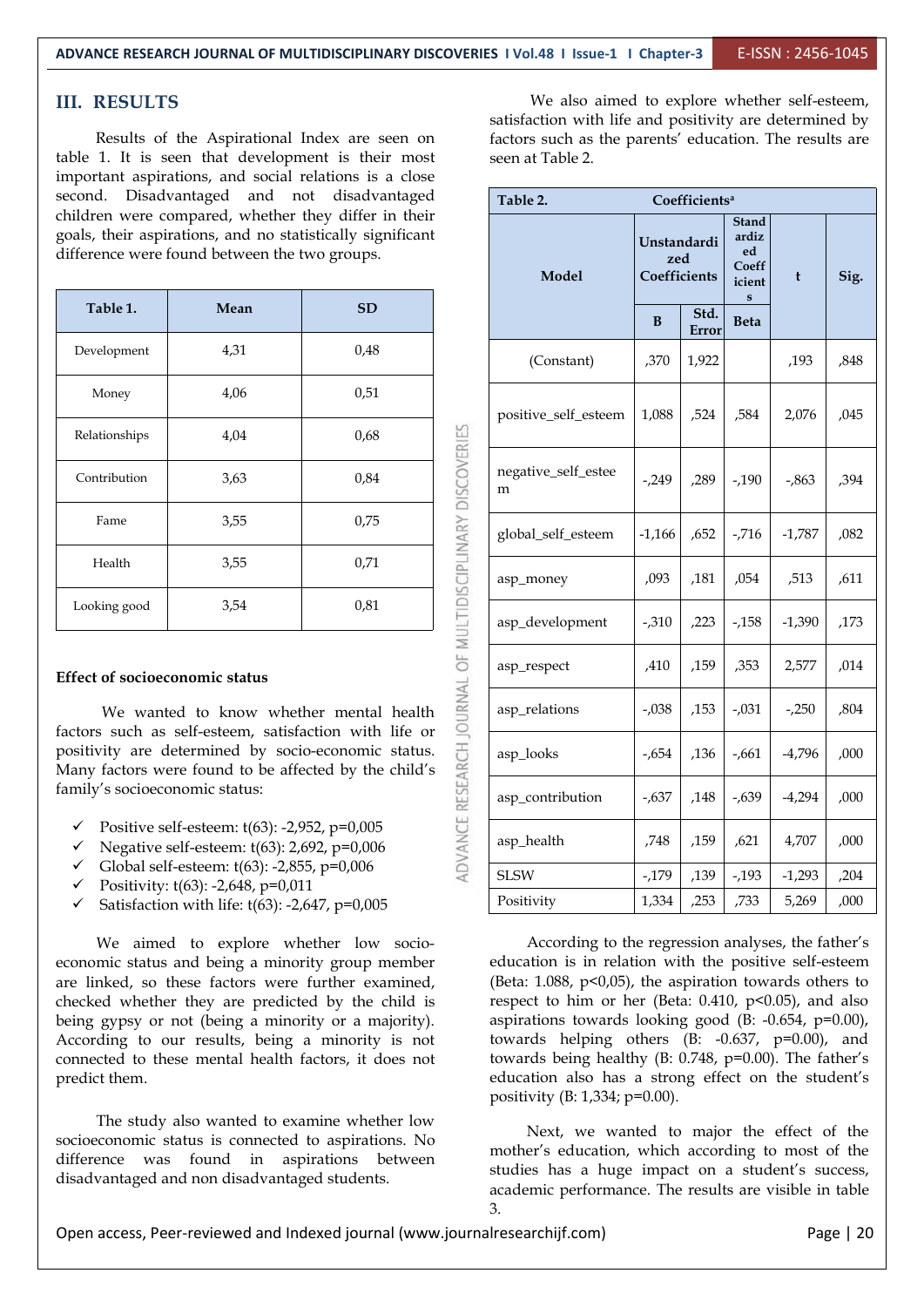| Table 3.<br>Coefficients <sup>a</sup>                                                                                                                                                                        |          |                                |                                                 |          | <b>V. CONCLUSION</b>                                                                                               |                                                                                                                                                                          |  |  |  |  |
|--------------------------------------------------------------------------------------------------------------------------------------------------------------------------------------------------------------|----------|--------------------------------|-------------------------------------------------|----------|--------------------------------------------------------------------------------------------------------------------|--------------------------------------------------------------------------------------------------------------------------------------------------------------------------|--|--|--|--|
| Model                                                                                                                                                                                                        |          | Unstandardized<br>Coefficients | Standar<br>dized<br>Coeffici<br>ents            | t        | Sig.                                                                                                               | Our results show that social relations are crucial in<br>the evolvement of the gifted stident's skills. The most<br>importans relations are with the parents growing up, |  |  |  |  |
|                                                                                                                                                                                                              | B        | Std.<br><b>Error</b>           | <b>Beta</b>                                     |          |                                                                                                                    | later in adolescence peer relations are as important as<br>the family. The "gifted" label can be felt as a burden                                                        |  |  |  |  |
| (Constant)                                                                                                                                                                                                   | $-1,805$ | 2,085                          |                                                 | $-0.866$ | ,392                                                                                                               | by the kids (Hertzog, 2003). This feeling of exclusion                                                                                                                   |  |  |  |  |
| positive_self_este<br>em                                                                                                                                                                                     | ,499     | ,300                           | ,244                                            | 1,664    | ,104                                                                                                               | may be overcomed (or at least diminished) by special<br>educational programs where gifted kids have the                                                                  |  |  |  |  |
| negative_self_est<br>eem                                                                                                                                                                                     | $-274$   | ,189                           | $-197$                                          | $-1,447$ | ,156                                                                                                               | opportunitiy to be around one another, where they can<br>meet with peers with similar skills, interests and<br>aspirations.                                              |  |  |  |  |
| asp_money                                                                                                                                                                                                    | ,350     | ,198                           | ,196                                            | 1,765    | ,085                                                                                                               | To acertain the real effect of the program to be<br>seen a longitudinal study is necessary, it is planned to                                                             |  |  |  |  |
| asp_developmen                                                                                                                                                                                               | $-527$   | ,246                           | $-246$                                          | $-2,139$ | ,038                                                                                                               |                                                                                                                                                                          |  |  |  |  |
| asp_respect                                                                                                                                                                                                  | ,214     | ,170                           | ,174                                            | 1,259    | ,215                                                                                                               | track these students for a long time, as long as they<br>lead active lives as musicians. It would be preferable to                                                       |  |  |  |  |
| asp_relations                                                                                                                                                                                                | ,389     | ,177                           | ,289                                            | 2,199    | ,034                                                                                                               | <b>DISCOVERIES</b><br>expand the sample, but these young people are a very<br>special sample, being the most gifted in their                                             |  |  |  |  |
| asp_looks                                                                                                                                                                                                    | $-0.353$ | ,156                           | $-0.318$                                        | $-2,268$ | ,029                                                                                                               | country.                                                                                                                                                                 |  |  |  |  |
| SWL                                                                                                                                                                                                          | $-213$   | ,158                           | $-213$                                          | $-1,348$ | ,185                                                                                                               | Data availability statement:                                                                                                                                             |  |  |  |  |
| Positivity                                                                                                                                                                                                   | 1,071    | ,297                           | ,550                                            | 3,608    | ,001                                                                                                               | PLINARY<br>The data that support the findings of this study are                                                                                                          |  |  |  |  |
| Aspiration about developing (B: -0.527; $p<0.05$ ),<br>aspirations about looking good (B: -0.353; p<0.029) and<br>a huge effect on positivity (B:1.070 $p<0.05$ ) are affected<br>by the mother's education. |          |                                |                                                 |          | available from the corresponding author upon request.<br>MULTIDIS                                                  |                                                                                                                                                                          |  |  |  |  |
|                                                                                                                                                                                                              |          |                                |                                                 |          |                                                                                                                    | ö<br><b>REFERENCES</b><br>VI.                                                                                                                                            |  |  |  |  |
| <b>IV. DISCUSSION</b><br>already known) can be determined by coming from a                                                                                                                                   |          |                                | We found that a student's performance (as it is |          |                                                                                                                    | RESEARCH JOURNAL<br>$[1]$<br>Balogh László (2004). Iskolai tehetséggondozás.<br>University of Debrecen, Kossuth University<br>Press.                                     |  |  |  |  |
| low socioeconomic background. The socio-economical<br>status of the family may have an effect on a deeper,<br>peychological lovel on a students solf-osteom                                                  |          |                                |                                                 |          | $[2]$<br>Tomaka, J. (1991).<br>Blascovich,<br>$\mathbf{I}$ .<br>&<br>Measures of self-esteem. In J. P.Robinson, P. |                                                                                                                                                                          |  |  |  |  |

### **IV. DISCUSSION**

We found that a student's performance (as it is already known) can be determined by coming from a low socioeconomic background. The socio-economical  $\frac{a}{\alpha}$  [2] status of the family may have an effect on a deeper, psychological level on a students self-esteem, satisfaction with life or optimism about the future. This effect exists even if that child is exceptionally gifted in a field and gets constant feedback on his or her talent. It is also shown by this research that low socioeconomic background can have an indirect effect [3] on children's mental health as well, through parents' education. Our results show however that the two groups didn't differ significantly in their aspirations. They have similar goals, but the way these goals are seen by them and whether they will be able to reach [4] them: do differ.

It is clear that children coming from low socio economic backgrounds have lower values on these questionnaires. These factors are known to be quite stable like personality traits, they are hardly and rarely can be changed.It is important for a gifted education program to find these disadvantaged gifted students at a young age, as early as possible to have a long-term effect.

#### **V. CONCLUSION**

#### **VI. REFERENCES**

- [1] **Balogh László (2004).** *Iskolai tehetséggondozás*. University of Debrecen, Kossuth University Press.
- [2] **Blascovich, J., & Tomaka, J. (1991).** Measures of self-esteem. In J. P.Robinson, P. R. Shaver, & L. S. Wrightsman (Eds*.), Measures of personality and social psychological attitudes*: Volume I. San Diego,CA: Academic Press
- [3] **Card, D., & Giuliano, L. (2015).** *Can universal screening increase the representation of low income and minority students in gifted education*? (No. 21519). National Bureau of Economic Research.
- [4] **Caprara, G. V., Alessandri, G., Eisenberg, N., Kupfer, A., (2012)** The Positivity Scale. *Psychological Assessment*, 24(3), 701-712.
- [5] **Ceci, S. J., & Papierno, P. B. (2005).** The rhetoric and reality of gap closing: when the "have nots" gain but the "haves" gain even more. *American Psychologist*, 60(2), 149.